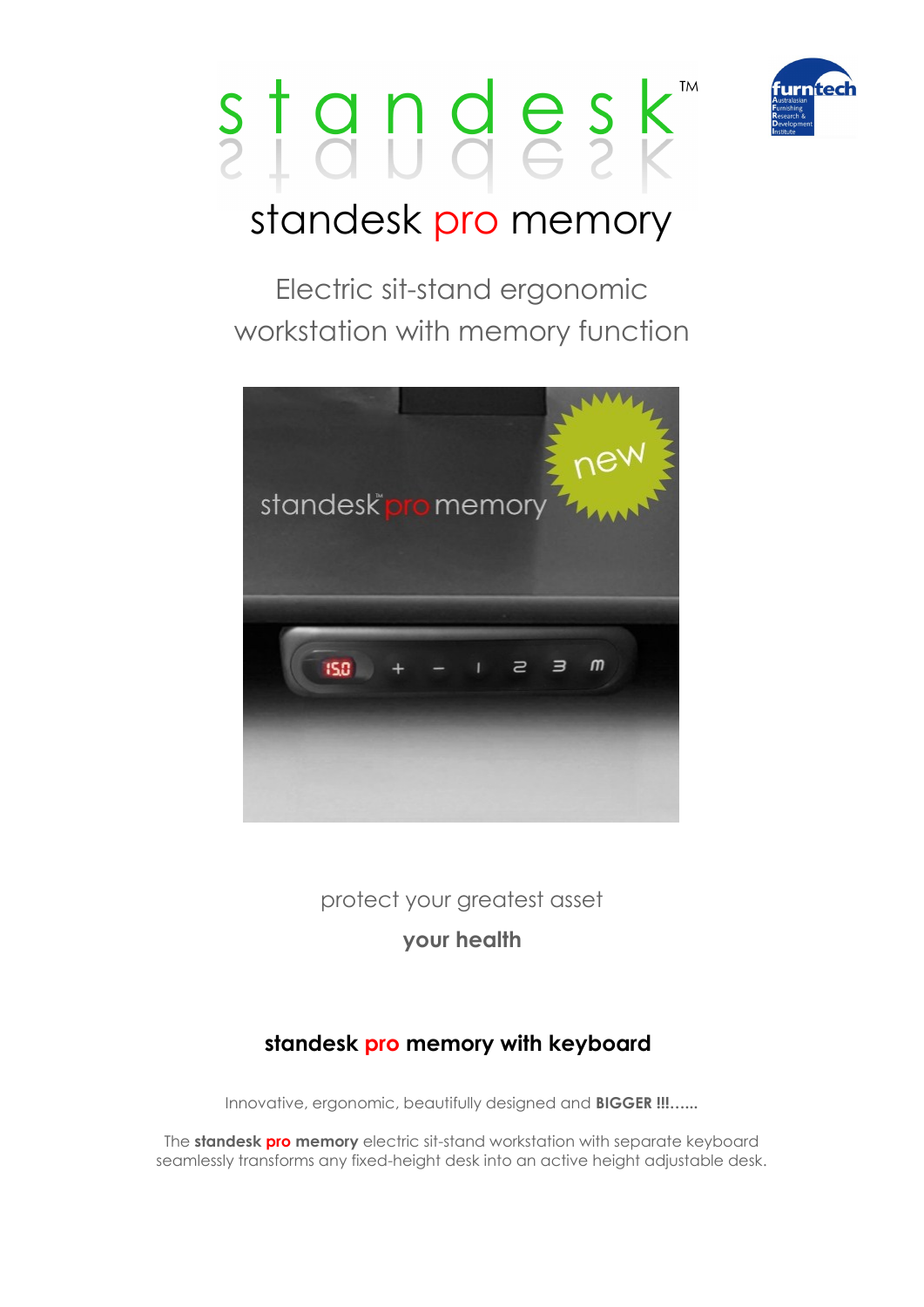# $s$ <sub>1</sub>gndesk



standesk pro memory with 3 memory settings

### standesk pro memory

**standesk pro memory** is a beautifully designed and engineered electric height adjustable sit-stand workstation using a sophisticated 3 height memory system with a separate keyboard that rests at your existing work height

**standesk pro memory** has 2 larger work surfaces to enable greater flexibility when in operation. **Keyboard Size = 800mm x 300mm, Desktop Size = 900mm x 540mm**

The **standesk pro memory** converts your existing desktop into a sit-stand workstation and gives you the ergonomic benefits of sitting and standing at your existing desk without the expense and inconvenience of purchasing a new desk

- **3 memory height positions** as well as an up/down button – just press the button to make the unit go to any pre-determined position without having to hold the button.
- **Anti-collision feature** for the unit going **up or down** ensuring safety of the user and surrounding items.
- **Automatic sleep/standby function** to **save power**. To power up the unit, just touch any button.
- **Simpler assembly** of the unit because most of the parts are pre-assembled. It will take half the time to assemble.
- **Improved functional design** that is ergonomic, user friendly and **aesthetically pleasing.**
- **Proven reliability of the electrical system.**

**standesk pro memory** has 2 larger work surfaces, one for the keyboard and mouse and the other a large and generous desk area to accommodate your monitor, or your laptop. **Standesk pro memory** has infinite height settings for any height you may desire and is adjustable automatically in seconds!!





standesk pro memory with 3 monitor bracket-White







Please note: the monitor is not included.